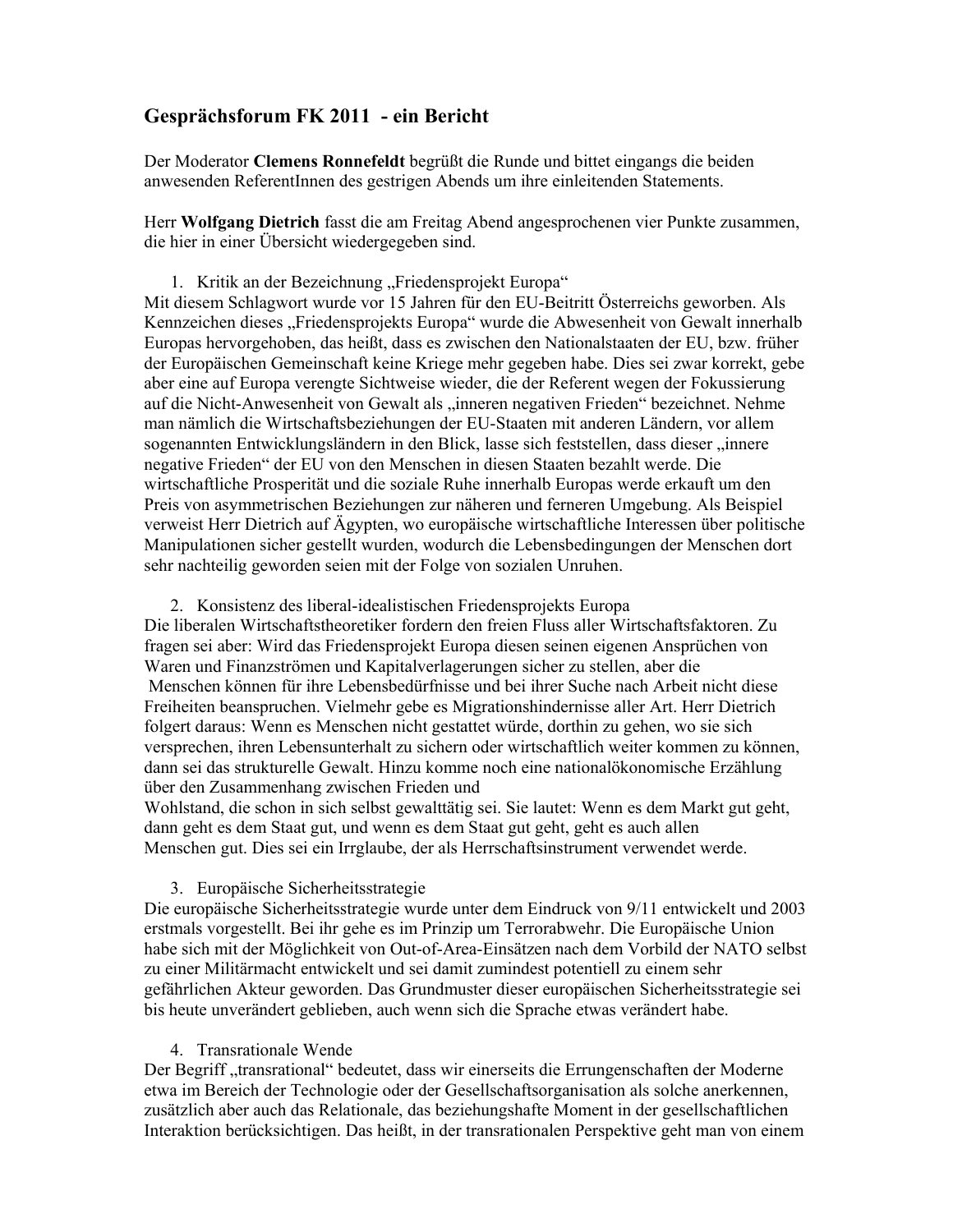Menschenbild aus, in dem sich die Identität des Menschen über die Beziehung – also nicht über das Individuum der Einzelperson – versteht. Unsere Identität hängt danach davon ab, wie wir unsere Beziehungen bauen. Konflikte haben ja etwas zu tun mit Beziehungen zwischen Menschen und Menschengruppen, und dort sollten sie auch bearbeitet werden. Für den Umgang mit Konflikten ergibt sich in dieser Perspektive konsequenterweise nur die Konflikttransformation.

In dieser gibt es keine Konflikt-"Lösung" in dem Sinn, dass die eine Partei gut und die andere böse ist und es um das Ausschalten des Bösen und den Sieg des Guten geht. Stattdessen sind die Interessen der beiden Seiten auszuhandeln.

Herr Dietrich betont, dass er mit diesen vier Feldern nicht ein Modell für Frieden in Europa vorstellen wollte, sondern vielmehr Beobachtungen darüber angestellt hat, dass es bereits Veränderungen gibt, nämlich in der Wirtschaft, in der Diplomatie, in der sogenannten Entwicklungszusammenarbeit und im Militär im Sinne eines neuen Verständnisses der Rolle der Soldaten unter den neuen Bedingungen in den Spannungsgebieten der Erde.

### Statement von Dekha Ibrahim Abdi.

Ihr erstes Thema sind die Veränderungen in der Gesellschaft. Sie stellt fest, dass in jeder Gesellschaft alle  $10 - 20$  Jahre ein Wandel zu beobachten sei. In ihrem eigenen Land Kenia erlebte sie in ihren ersten 30 Lebensiahren eine sehr stark vom Militär kontrollierte Gesellschaft, in der diese militärische Sicherheitspolitik alles bestimmte. Wenn aber alle Kontrolle vom Staat ausgeht und von der Politik ausgeführt wird und die Menschen nichts selbst organisieren und aktiv gestalten können, dann ist die Bevölkerung nur passiv und leidend.

Als in Kenia in den frühen 90er Jahren die Wende eintrat von einer militärischen zu einer zivilen Regierung, von einem Einparteien- zu einem Mehrparteiensystem, bekam die Gesellschaft die Chance, sich neu zu organisieren und ihre eigenen Vorstellungen von Sicherheit und Frieden öffentlich vorzustellen. Ein Problem sei dabei, dass ein solcher Strukturwandel eigentlich viel Zeit benötige. Aber in diesen Umbruchssituationen muss ja alles immer sehr schnell gehen. Die Institutionen hinken da immer hinterher. Polizei und Militär z.B. hätten bisher nur gewaltsame Methoden gehabt, um "Frieden" herzustellen. Da musste die Gesellschaft erst einmal deutlich machen, dass sie das nicht mehr wolle, und sie musste selbst Alternativen organisieren.

Dabei war der Schlüssel für die Veränderung, dass jeder Einzelne für die Gesellschaft Verantwortung übernimmt. Das hätten die Menschen in Kenia immer wieder getan, auch in der Krise von 2008. Dabei ging es nicht darum, Staats- und Sicherheitsbeamte bloß zu stellen, sondern vielmehr ihnen Alternativen aufzuzeigen.

Im Januar 2008 war die Situation in Kenia vergleichbar mit der in Tunesien und Ägypten Anfang 2011. Von großer Bedeutung war es damals, sich schnell zu organisieren und ein Netzwerk zustande zu bringen und sowohl mit der Regierung als auch mit Verantwortlichen im mittleren Staatsapparat zu reden. Frau Abdi arbeitete z.B. in einer Gruppe von Frauen mit dem Gouverneur von Nairobi zusammen, indem sie diesen dazu brachten, sich die Anliegen der Menschen aller gesellschaftlichen Schichten anzuhören und mit ihnen zusammen nach Lösungen zu suchen.

Neben der Übernahme von Verantwortung ist für Frau Abdi ein weiterer wichtiger Punkt das Aufbauen von Partnerschaften. Dabei geht es darum, dass Menschen aus

ihrer Opferrolle herausgeholt werden. Fühlt sich ein Mensch als Opfer, erscheint es ihm, dass die ganze Welt über ihm zusammen stürzt und er sich nicht dagegen wehren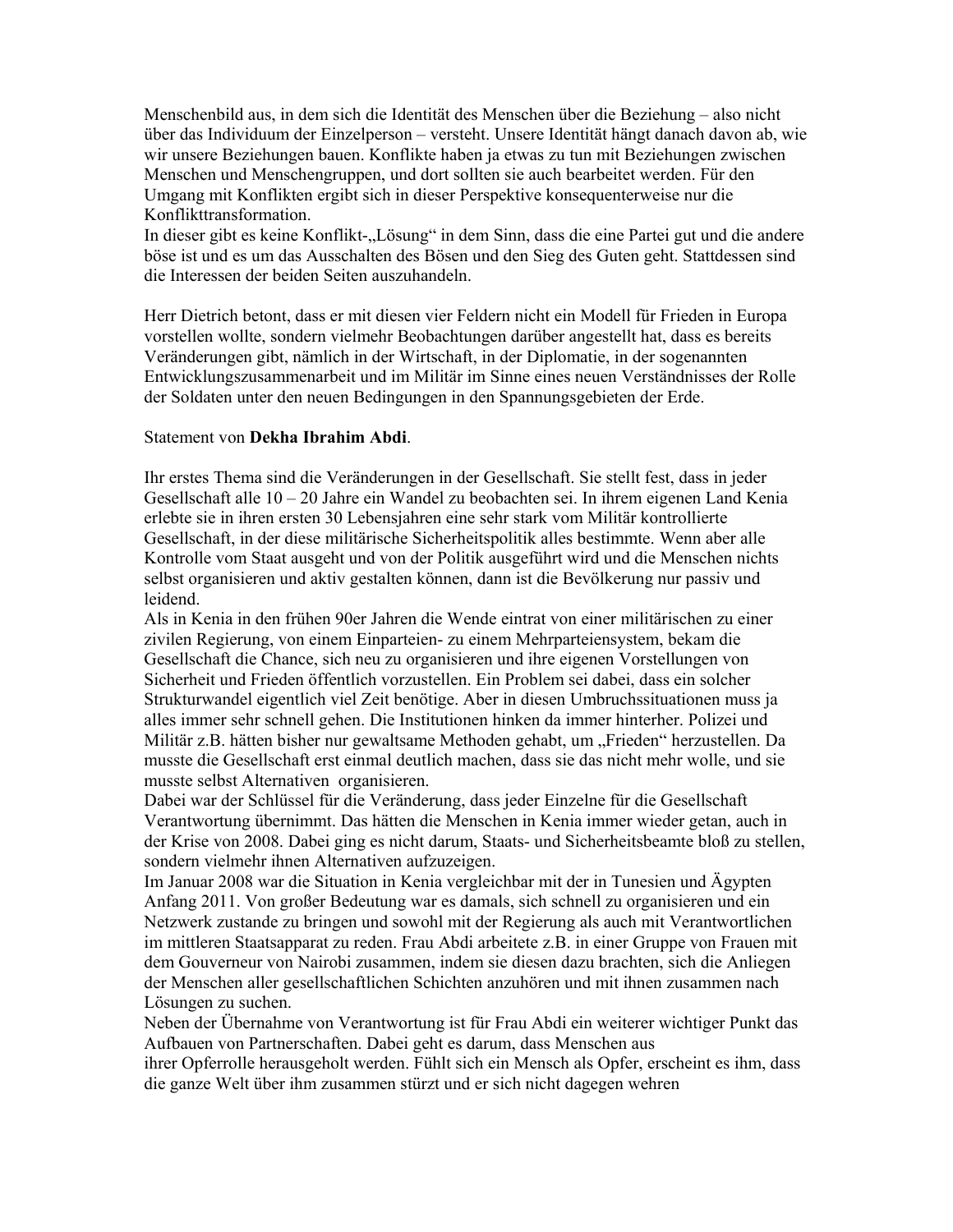kann. Diese Menschen sollen mithilfe einer Kontaktperson erfahren: Ich kann wieder aufstehen und ich kann etwas tun und etwas für mich selbst erreichen. In einer solchen Partnerschaft kann das nötige Vertrauen dazu entstehen.

Weiter hebt Frau Abdi die große Bedeutung der Gespräche mit ehemaligen Soldaten, mit Polizisten und auch Verwaltungsbeamten hervor. Diese waren zum Teil seelisch schwer verletzt. Sie machten den Regierungen, unter denen sie gedient hatten, schwere Vorwürfe und hätten jetzt mit deren Militärs gar nicht sprechen wollen, weil sie zu ihnen kein Vertrauen hatten. In Frau Abdi aber sahen sie eine große Mutter, von der sie Verständnis für ihre eigene Situation erwarteten. Mit ihr wollten sie reden, von ihr erwarteten sie sich Hilfe. Hunderte solcher Männer kamen zu ihr, zum Beispiel auch solche, die in Jugoslawien oder Namibia gedient hatten oder bei sogenannten friedenserhaltenden Maßnahmen. Sie mussten stets bereit sein, benutzt zu werden, um das Land zu zerstören. Mit diesen oft mit Hass erfüllten Menschen zu reden war ganz besonders wichtig, denn es hätte nur einen Funken gebraucht, um den Friedensprozess wieder zu beenden.

An dieser Stelle spricht Frau Adbi von ihren ganz persönlichen Erlebnissen: Ich hatte nun diese sehr militarisierten Menschen vor mir und wusste, dass ich sie auf einen Weg bringen musste, der zum Frieden führt und nicht zu weiterer Gewalt. Für mich schien es jetzt nicht sinnvoll, sie mit Generälen sprechen zu lassen. Vielmehr musste ich eine Idee entwickeln, wie ich sie davon überzeugen könnte, dass der Friede der richtige Weg ist. Ich kontaktierte dann Mike Aldon, dessen Sohn auf den Straßen von Mogadischu getötet worden war und der auch schwere Vorwürfe gegen die UN machte, weil er glaubte, die sorgten sich nicht genügend um den Schutz der Soldaten. Ich brachte Mike Aldon mit diesen Menschen zusammen. Sie waren sehr beeindruckt, dass jemand, der so eine Tragödie erlebt hat, nicht weiterhin auf Konfrontation und Hass setzte, sondern den Weg des Friedens eingeschlagen hat. Und so konnten wir sie überzeugen, dass sie zurück in ihre Dörfer gingen und dort für den Frieden eintraten. Wir haben erreicht, dass diese einstigen Soldaten wirklich hinaus gingen, sich den Friedenskomitees anschlossen und in ihrem jeweiligen Umfeld für den Frieden arbeiteten. Mir persönlich ist aufgefallen, dass es mit diesen Militär- und Sicherheitsleuten viel einfacher ist zusammen zu arbeiten als mit Politikern. Die Einen sind Tag für Tag mitten im Geschehen von Krieg und Frieden und gestalten mit ihren eigenen Händen mit, die Anderen aber erleben Krieg und Frieden nicht selbst, dies ist für sie etwas ganz weit Entferntes.

# Diskussion

#### Teilnehmerin:

Die Polizisten und Soldaten hatten offensichtlich früher gar keine Möglichkeit gekannt, als gewalttätig zu agieren. Wie und von wem haben sie jetzt gelernt, sich in Konflikten gewaltfrei zu verhalten?

#### Abdi:

Nach dem Regimewechsel 2003 hat sich die Polizei natürlich nicht von heute auf morgen gewandelt. Wichtig war aber, dass die Polizisten nun mit den Gemeinden und den Mediatoren zusammenarbeiten mussten. Zu erwarten, dass sich ein so riesiger Apparat, der oft genug von der Regierung gebraucht und missbraucht wurde, so schnell verändert, wäre eine Fehlannahme. Es gibt auch heute noch sehr unangenehme Elemente in dieser Polizei. Beschwerden sind dabei in der Regel wenig effektiv.

Wir stellten fest, dass es hilfreich war, die Polizisten daran zu erinnern, dass sie Menschen, dass sie Kenianer sind und zu uns gehören, dass sie Väter sind und Familie haben, und wir bemühten uns, sie immer wieder mit den Gemeinden und den Mediatoren zu vernetzen. Es hat auch sehr viel gebracht, das Positive heraus zu stellen, nicht das Negative. So gab es zum Beispiel in der Stadt Mandera einen Polizisten, der viel mit den Menschen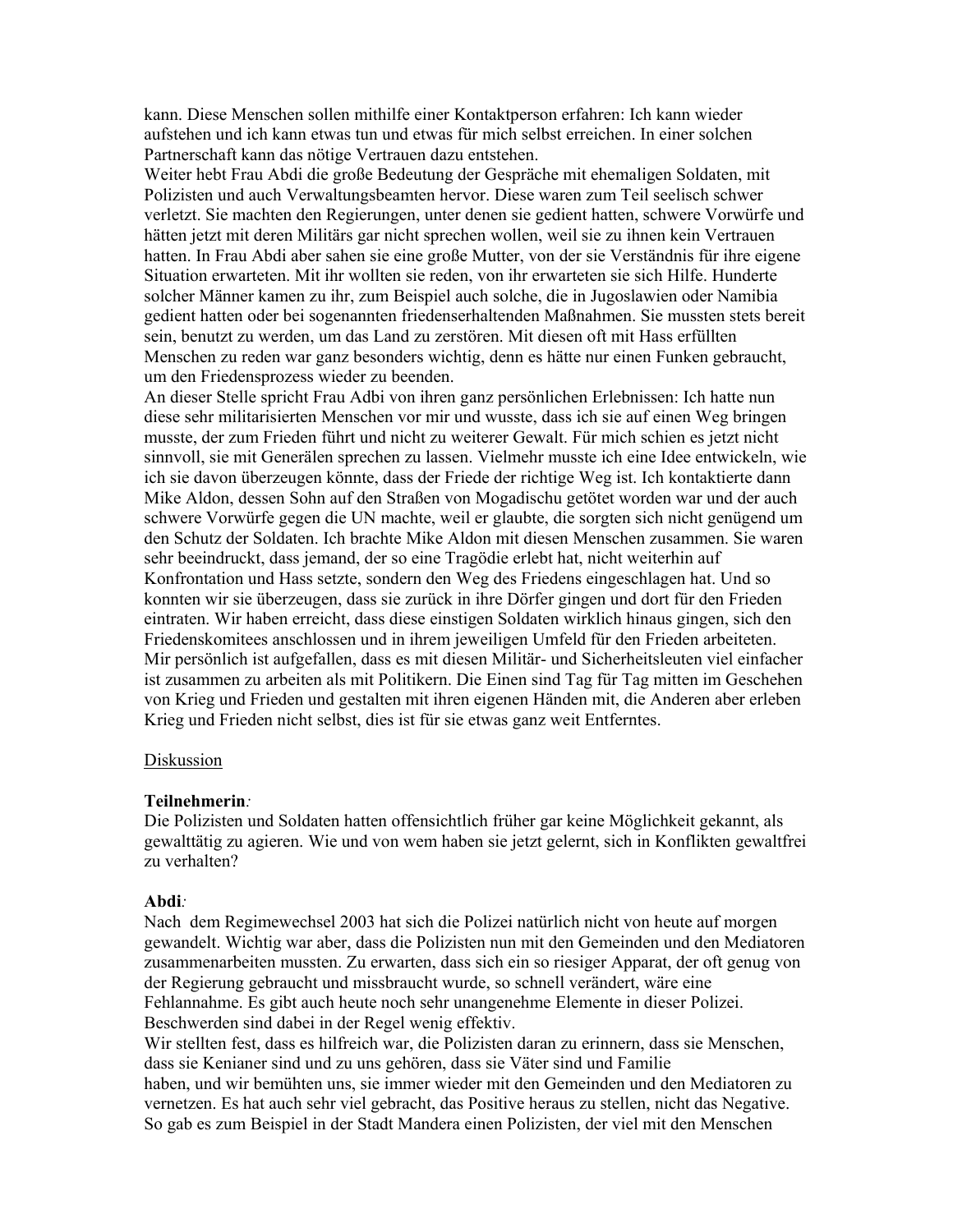gesprochen hat, der sehr verantwortungsbewusst und besonders rücksichtsvoll gearbeitet und damit auch viel erreicht hat. Ihm haben wir am Friedenstag in Kenia, am 21. September, eine Auszeichnung überreicht. Das hat einen Denkprozess angestoßen, als Kollegen fragten, warum gerade der die Auszeichnung erhalten hat, obwohl sie selbst in der Rangordnung doch viel höher standen. Den Fragenden gaben wir zu verstehen "Schaut, was der wirklich tut und was er bewirkt!" So kann es besser sein, etwas Positives heraus zu streichen, statt immer nur Negatives zu kritisieren.

### Teilnehmerin:

Sie verweist auf den Schluss des gestrigen Vortrags von Herrn Dietrich, wo er feststellte, dass die psychologischen Voraussetzungen der Soldaten für einen Friedenseinsatz eigentlich gar nicht gegeben seien. Sie hielte es deshalb für besser, wenn der Zivile Friedensdienst gefördert und weniger Soldaten an diesen Stellen eingesetzt würden.

#### Dietrich:

Er stimmt ihr vollkommen zu. Wenn in der Konfliktarbeit die Möglichkeit eines Einsatzes von Friedensfachkräften besteht, sind diese auf jeden Fall vorzuziehen.

Ihm ging es aber darum zu zeigen, wo wir heute stehen. Und Tatsache ist, dass bei UN-Interventionen immer Militär eingesetzt wird, aus welchen Gründen auch immer. Das wird politisch so entschieden.

Die Frage ist aber, ob die herkömmlich ausgebildeten Soldaten für "Friedenseinsätze" geeignet sind. Für sie gilt nämlich das Gleiche, was wir gerade von den Polizisten gehört haben. Auch sie sind Menschen mit Gefühlen und sie haben selber Angst. Die übliche nationale Soldatenausbildung läuft nach dem Schema: Wir verteidigen das Land vor dem Feind. Wir dürfen nicht zulassen, dass der Feind in unser Land kommt und unsere Frauen vergewaltigt etc. etc.. Wenn das die psychologischen Grundlagen der Soldatenerziehung für die Leute sind, die zu einer sogenannten Friedensmission z.B. nach Afghanistan geschickt werden, dann ist diese Mission von vorneherein zum Scheitern verurteilt.

Hier seien die unterschiedlichen Ausrichtungen von herkömmlichen Soldaten für den Kriegseinsatz einerseits und andererseits Soldaten für Friedensmissionen – zwar etwas verkürzt, aber im Wesentlichen doch zutreffend – benannt.

Die Ersteren stehen in einem hierarchischen Militärsystem mit festen Befehls- und Gehorsamsstrukturen und werden zu technisch hoch aufgerüsteten Kämpfern gegen den Feind ausgebildet. Auf der Gegenseite steht grundsätzlich der gefährliche Feind, kein menschliches Individuum, und man muss ihm im ganzen Auftreten und Erscheinungsbild die eigene Stärke und Überlegenheit zeigen. Die Sicherheit der eigenen Soldaten hat bei allen Aktionen höchste Priorität.

Dagegen ist die idealtypische Aufgabe der Blauhelm-Soldaten zu versuchen, in einem fremden Land zwischen verfeindeten Lagern Frieden herzustellen. Bei dem Bemühen der Einsatzkräfte um eine Verhaltensänderung der Kriegsparteien spielt es eine wichtige Rolle, dass sie die Ziele, Interessen und Probleme der verschiedenen Konfliktparteien wahrnehmen und den Zugang zu den Menschen suchen, deren Vertrauen sie gewinnen wollen. Anstelle eines hochgerüstet martialischen Auftretens ist hier angesagt, sich so zu verhalten, dass man nicht als Feind, sondern als Unterstützer wahrgenommen wird. Dabei geht es um die Fähigkeit, auf ganz anderes Denken zuzugehen und zu vermitteln.

Solche Einsichten haben wir in Österreich gewonnen, das zu den Ländern mit den längsten Erfahrungen mit bewaffneten UN-Friedensmissionen gehört. Wir haben daraus die Konsequenz gezogen, dass das Selbstverständnis der Soldaten ein anderes sein muss, weil die Logik eine andere ist, und bieten an der Universität Innsbruck Lehrgänge für Menschen in Führungsebenen für Blauhelmeinsätze an. Ein Baustein ist dabei, dass die Studierenden pro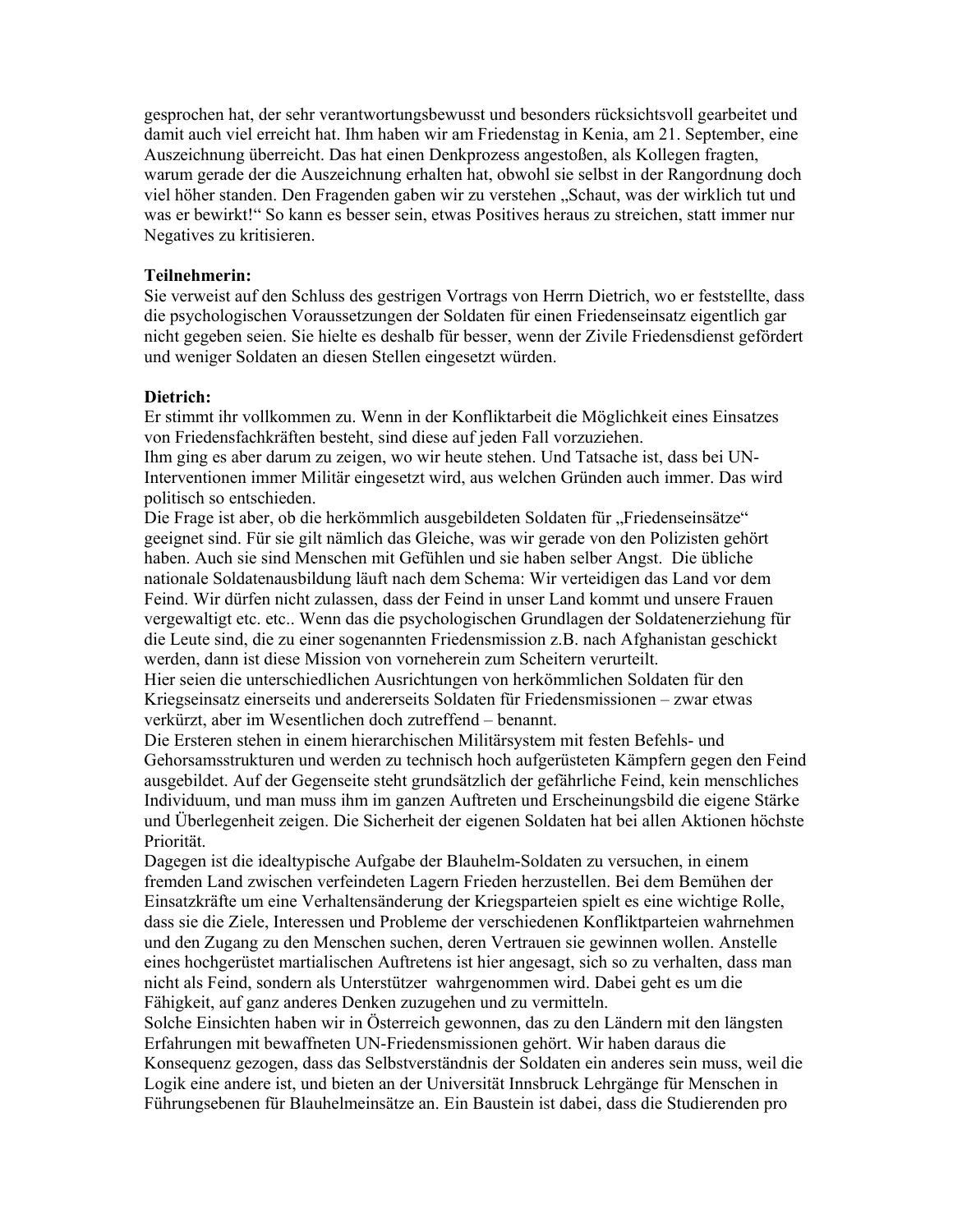Semester eine Woche lang mit Soldaten aus dem Jugoslawien-Einsatz zusammen arbeiten. Dabei lernen sie aus der Praxis.

### Teilnehmer:

Er geht aus von der Befehls- und Gehorsamsstruktur bei Militär und Polizei und fragt, ob die beschriebene Neuausrichtung in der Ausbildung der Blauhelm-Soldaten auch eine Veränderung in der politischen Führung bewirken würde.

# Dietrich:

Bei militärischen Einsätzen, die über die nationalen Grenzen hinaus gehen, entscheidet die politische Führung, ob es um einen Blauhelm-Einsatz geht oder eine Operation stattfinden soll. Die ausführenden Kräfte haben sich nach diesen Vorgaben zu richten. Ob positive Erfahrungen mit Blauhelm-Soldaten in Friedensmissionen einen Einfluss auf die politischen Entscheidungen haben, lässt Dietrich aus seiner österreichischen Perspektive offen.

# Abdi:

Sie berichtet zu dieser Frage aus ihren eigenen Erfahrungen. Für sie ist es wichtig, auf beiden Ebenen zu arbeiten, sowohl mit den Soldaten wie auch mit politischen Entscheidungsträgern. Sie hat festgestellt, dass politische Veränderungen sehr lange dauern. Wenn man aber mit der Exekutive in den Gemeinden ganz praktisch an den Grundlagen arbeitet, kann ein spürbarer Wandel doch sehr schnell erreicht werden. Abgesehen davon müsse man sich aber auch um die politische Ebene kümmern. Was ein verändertes politisches Klima bewirken kann, beobachtete sie nach dem Regierungswechsel 2003 in Kenia. Die früher gefürchteten Polizisten verhielten sich plötzlich "wie Engelchen".

Eine deutliche Auswirkung hatte auch die Tatsache, dass im Bürgerkrieg ein leitender Polizeichef vor den Internationalen Strafgerichtshof in Den Haag gebracht wurde. Plötzlich wurde klar, dass die Polizisten selbst Verantwortung tragen, dass ihr Auftreten und ihr Verhalten für ihre eigene Person Konsequenzen hat. Diese Erfahrung hat eindeutig einen Wandel im Denken herbei geführt.

# Teilnehmerin:

Hans Peter Dürr hat ein Modell bei der Friedenskonferenz wiederholt ins Gespräch gebracht, nach dem anstelle der rein militärischen Ausbildung bei der Bundeswehr eine Einrichtung geschaffen werden solle, in der sich junge Menschen entweder für den Militärdienst oder aber für zivile Konfliktbearbeitung ausbilden lassen können. Sie fragt Herrn Dietrich nach seiner Einschätzung dieses Modells.

# Dietrich:

Er unterstützt es und berichtet, wie aktuell entsprechende Überlegungen derzeit in Österreich seien, weil dort gerade die Abschaffung der Wehrpflicht diskutiert wird. Da Österreich kein NATO-Mitglied ist, stellt sich die Frage nach der Zukunft der Wehrpflicht noch einmal anders als in Deutschland. Die Hauptbegründung für die Einführung der österreichischen Wehrpflicht war seinerzeit, dass alle jungen Männer militärisch ausgebildet werden müssen für den Fall eines sowjetischen Angriffs. Dieses Bedrohungsszenarium gibt es heute nicht mehr. Das ist inzwischen auch bei den höchsten politischen Entscheidungsstellen angekommen. Die beiden Nebenargumente für die allgemeine Wehrpflicht waren damals die UN-Missionen und der Katastrophenschutz. Diese sind inzwischen die Hauptbegründungen für die Beibehaltung der österreichischen Wehrpflicht. Aber gerade für diese beiden Einsatzbereiche muss der Schwerpunkt der Ausbildung in zivilen Fähigkeiten liegen. So liegt der Gedanke nahe, dass in Zukunft gleichzeitig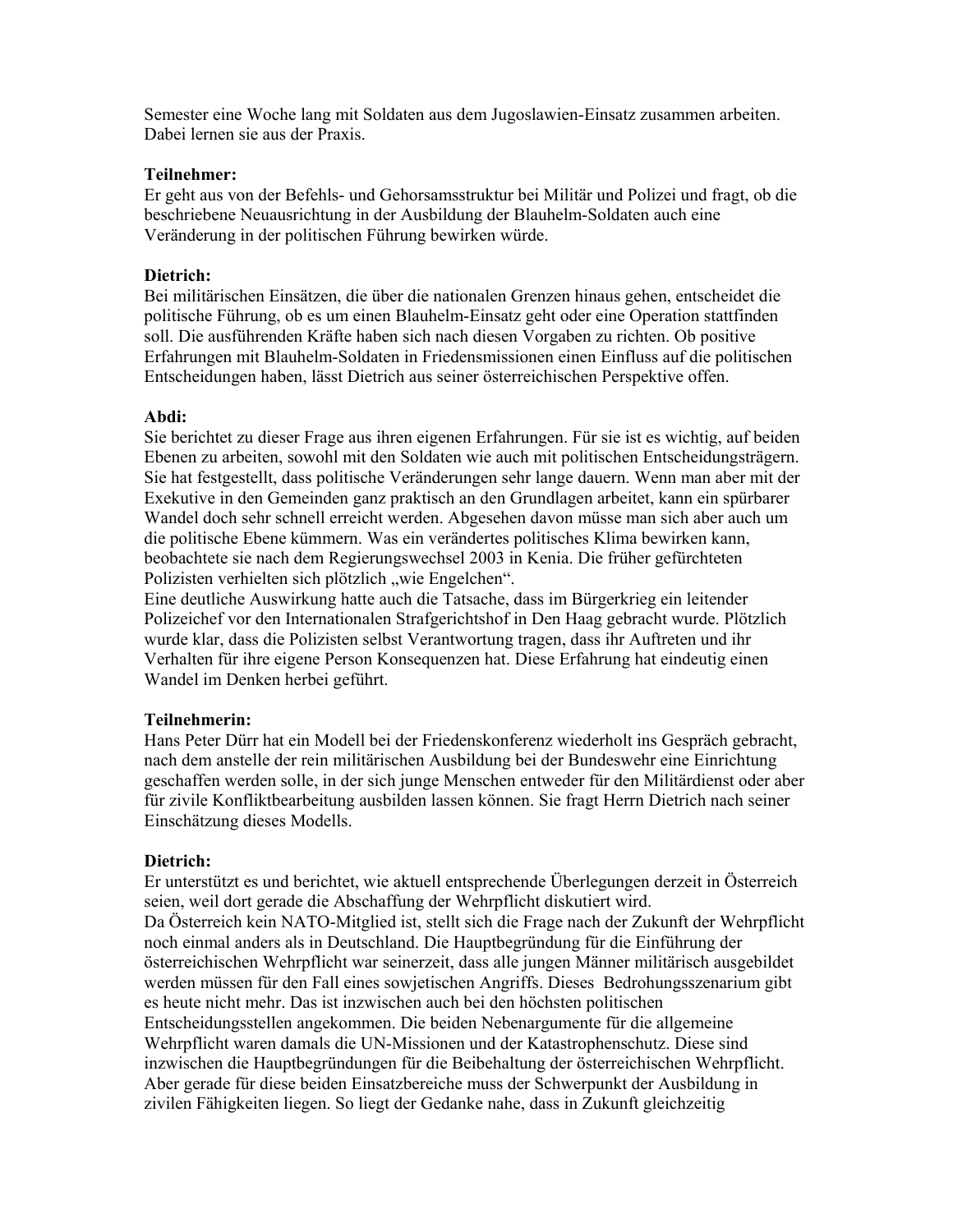militärische wie auch zivile Kompetenzen vor allem auf der kommunikativen Ebene erworben werden müssen

# Teilnehmerin:

Sie lenkt den Blick auf das grauenvolle Geschehen auf den Kriegsschauplätzen - nicht nur in Afghanistan - und auf die Folgen, unter denen die Soldaten leiden. Sie bezieht dabei auch die nie bearbeiteten Erlebnisse der Soldaten im 2. Weltkrieg ein.

# **Ronnefeldt:**

Nachdem Herr Dietrich diese Schilderung bestätigt hat ergänzt Clemens Ronnefeldt statistische Belege dafür, dass bei den amerikanischen Truppen am Hindukusch - aber mittlerweile auch bei den deutschen - die Zahl der Selbsttötungen nach einem Einsatz größer ist als die der Gefallenen vor Ort.

Er sieht es deshalb als eine Aufgabe der Friedensbewegung an, der klaren Option von dreiviertel der deutschen Bevölkerung für einen Truppenabzug so viel Druck zu verleihen, dass das deutsche Parlament bei der nächsten Abstimmung diesem Wunsch Rechnung tragen muss

# Ahdi:

Sie ergänzt ein eigenes Erlebnis an einem Küstenstreifen in Kenia mit einem deutschen Soldaten, der allein auf einem Felsvorsprung saß und immer wieder Steine ins Meer warf. Dieses traurige Bild weckte die Mutter in ihr und sie grüßte ihn. Das aber schockierte den noch sehr jungen Mann zunächst einmal, denn die Soldaten lernen ja in ihrer Ausbildung, dass sie während der Auslandseinsätze zur Bevölkerung keinen Kontakt aufnehmen dürfen. Abgesehen davon waren die Menschen in Kenia auf die ausländischen Soldaten gar nicht gut zu sprechen. Sie aber hieß ihn in ihrem Land willkommen. Daraus ergab sich dann ein kleines Gespräch über seine Herkunft und seinen Einsatz in der Piratenbekämpfung. Die Verlorenheit dieses jungen Mannes an diesem Ort hinterließ einen starken Eindruck bei Frau Abdi. Sie sagt, dass auf die Politik, die diese jungen Männer missbraucht, Einfluss genommen werden müsse.

# Teilnehmerin:

Sie spricht zwei Themen an, zum einen die Frage nach möglichen Gefallenen bei den österreichischen Militäreinsätzen in Afghanistan, zum anderen das Problem des Rechtsextremismus in Europa. Die rechten Parteien z.B. in Österreich oder in Deutschland machen ihr nicht die größten Sorgen, sondern vielmehr die rechten Gruppen unter den Jugendlichen, bei uns vor allem in den neuen Bundesländern. Sie fragt: Was müssten die Politiker tun, um die von diesen rechten Gruppen initiierten Voraussetzungen für die Militarisierung der Gesellschaft zu unterbinden?

# Dietrich:

In Afghanistan war der Auftrag für das österreichische Kontingent begrenzt auf die Vorbereitung und Überwachung von Wahlen. Sowohl bei diesem Einsatz im Rahmen der UNO als auch im weiteren Verlauf kam dort kein österreichischen Soldat ums Leben. Zur Zeit seien in Afghanistan auch keine österreichischen Soldaten, nur Zivilpersonen eingesetzt. Herr Dietrich ergänzt wörtlich: Wenn Deutschland glaubt, seine Interessen im nationalstaatlichen Sinne am Hindukusch verteidigen zu müssen, dann hat das natürlich eine ganz andere Logik und auch andere Konsequenzen.

Zur zweiten Frage stimmt Herr Dietrich mit der Teilnehmerin überein, dass der Rechtsextremismus bedrohlich ist. Zum notwendigen Handeln der Politik stellt er zunächst die Gegenfrage nach den Interessen der PolitikerInnen. Steht hinter ihren Reden von der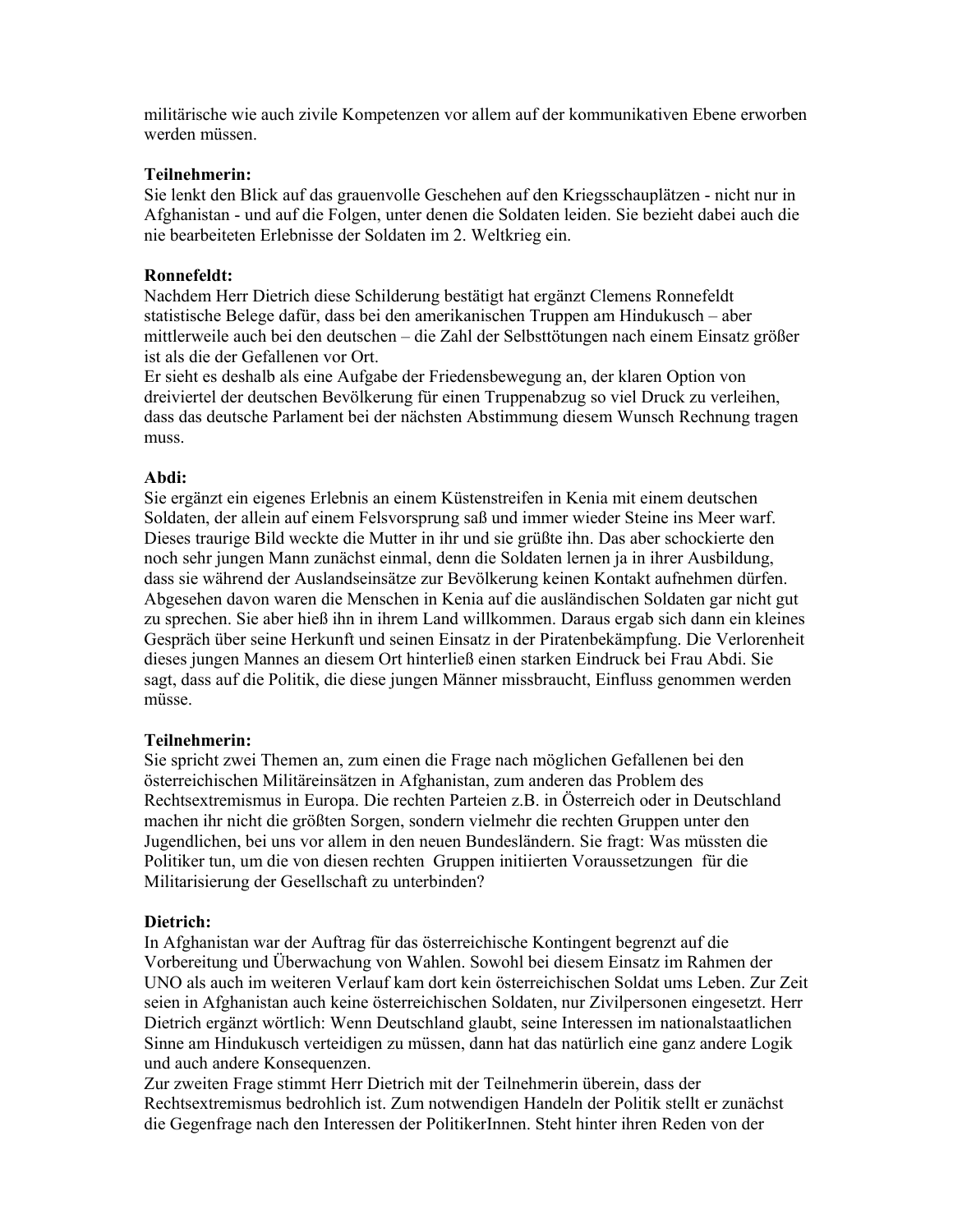notwendigen Bekämpfung des Rechtsextremismus tatsächlich ein aufrichtiges Interesse? Was die ÖVP anbetrifft, würde er das bezweifeln. Wo dieses Interesse aber wirklich vorhanden ist, ist nach seiner Meinung die Aufdeckung der Angst eine wichtige Strategie. Rechtsextreme Politik ist im Wesentlichen von Angst besetzt. In politischen Diskursen gerade mit Führungskräften der Rechtsparteien wie heute Herrn Strache und früher Herrn Haider hält er es für wichtig herauszustellen, dass sie selbst Angstgetriebene sind - und dass man ihnen die Heldenpose nicht gestattet, mit der sie z.B. das Ausländerthema angehen. Die Angst vor Ausländern, die sie schüren, könnte aber – und da sind wir wieder bei dem Thema von vorhin - am ehesten reduziert werden durch konkrete Begegnungserlebnisse. Auf administrativer Ebene wären eingeplante Kontakte, Berücksichtigung von ausländischen

Stimmen in der öffentlichen Meinung oder Einladungen in kommunale oder gesellschaftliche Gremien sinnvoll, in denen Ausländer Mitspracherecht haben. Ein solches Klima der Verständigung beobachtet er in seinem Land bei den GRÜNEN. Er meint aber, dass es bei den sozialdemokratischen und konservativen Parteien genauso vertretbar wäre. Von deren ideologischen Grundlagen her stünde einer Verständigungspolitik ja nichts im Wege, wenn die PolitikerInnen dies wollen. Politischer Druck könnte eventuell helfen.

#### Abdi:

Weil die Teilnehmerin die gefährliche Entwicklung bei der Jugend angesprochen hat, greift Frau Abdi dieses Thema noch einmal auf. Sie meint, dass es in jeder Gesellschaft die Frage gibt, ob man die Jugend als potentielle Gefahr oder potentielle Chance für uns sieht. Wer sich an jugendlichem Auftreten und ihren lauten und schrillen Protesten gegen Politiker auf den Straßen stört, solle bedenken, dass die jungen Menschen oft das laut in die Öffentlichkeit tragen, was sie bei sich zuhause leise gemurmelt hören. Als Erwachsene müssen wir unser eigenes Verhalten überdenken und wegkommen von der Abwehr uns ungewohnter Verhaltensweisen.

Auf gesellschaftlicher und politischer Ebene reicht es nicht, wenn man nur Bildungsprogramme und wirtschaftliche Programme für die Jugend schafft. Vielmehr müssen junge Leute auch in soziale und politische Netzwerke mit einbezogen und in gesellschaftliche Aufgaben eingebunden werden. In der Regel hassen es Jugendliche, als "Macher von morgen" bezeichnet zu werden. Sie fühlen sich als die "Macher von heute". Deshalb hält Frau Abdi Mediatoren für Jugendliche für so wichtig und vor allem auch, dass wir ihnen zuhören. Sie erzählt von einem Auftritt von Regierungsvertretern, den sie veranstaltet hat, vor einem jugendlichen Publikum. Als die Politiker in gewohnter Weise zu ihren Reden ansetzen wollten, intervenierte sie: "Oh nein, das ist der falsche Weg. Setzt euch hin und hört zu! Hört den Jugendlichen zu, denn die haben eine eigene Sprache und ihr müsst lernen, diese zu verstehen." Für Frau Abdi ist es wichtig, eine Brücke zwischen den Generationen zu bauen. Das hilft, das Wissen der Älteren und die Energie der Jüngeren zu nützen und die Fantasie der Jungen in richtige Bahnen, weg vom Extremismus zu lenken.

#### Teilnehmer:

Ihm geht es um die freiwillige Entscheidung der Soldaten für ihre Auslandseinsätze. Keiner würde gegen seinen Willen zu einem bestimmten Kriegsschauplatz hingeschickt, jeder entscheide sich selbst. Deshalb müsse man mit den Soldaten auch nicht so viel Mitleid haben.  $5 - 6$  % von ihnen kämen physisch oder psychisch kaputt zurück. Diese Zahlen wurden auch für die letzten Kriege ermittelt und müssten damit den Soldaten bekannt sein. Der Teilnehmer betont, dass jeder selbst dafür verantwortlich sei, was er tut. Er ergänzt eine andere Überlegung: Die Politik müsste entsprechend ihrer Werbestrategie einsehen, dass viele Tätigkeiten, z.B. in Afghanistan, viel besser von Polizisten und anderen Zivilen ausgeführt würden als von Soldaten. Entsprechend müsste sich die Personalplanung für die Einsätze auch ändern.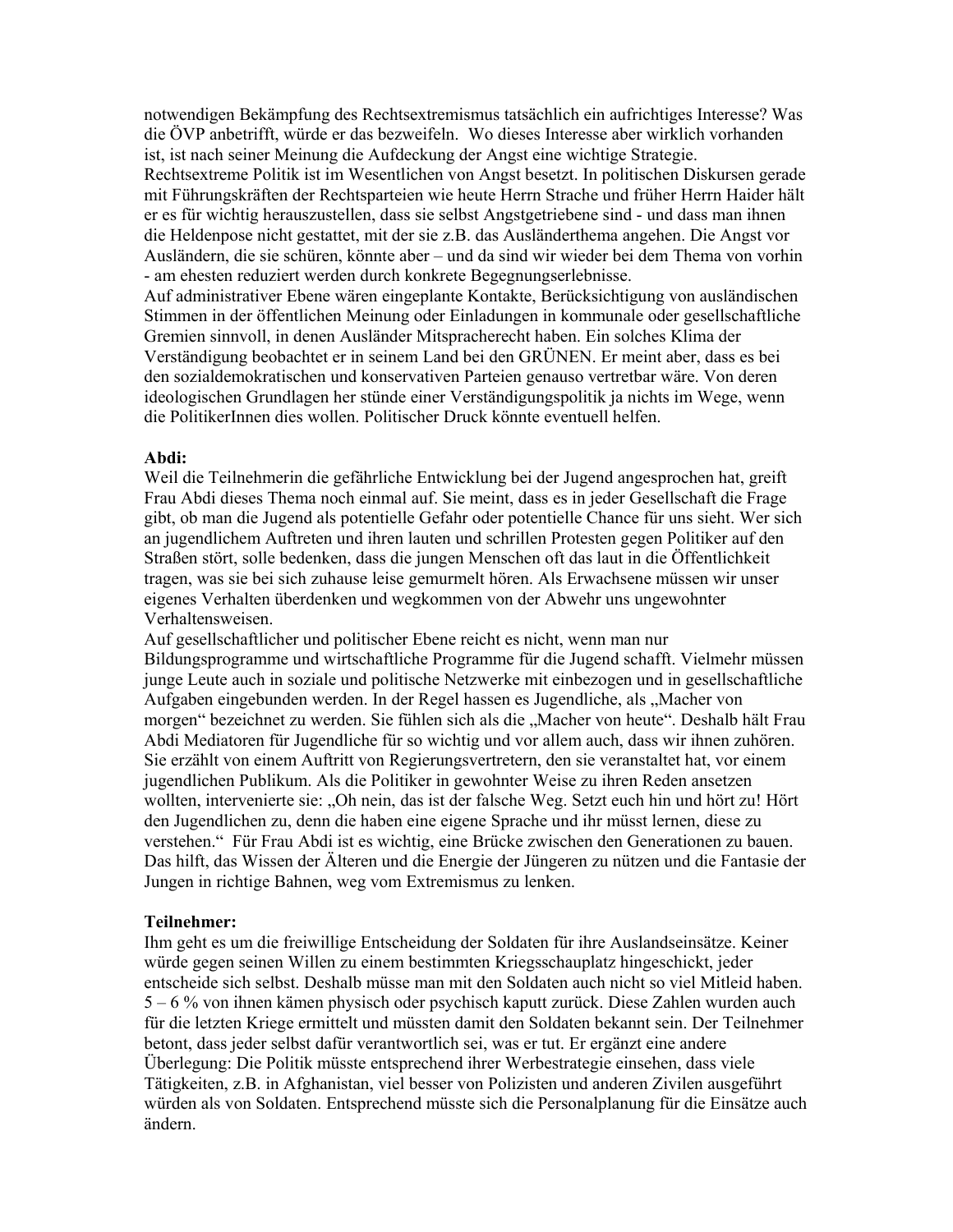# Dietrich:

Er beantwortet den letzten Punkt mit einem Hinweis auf die bereits geänderte Einsatzstrategie. Seit 1988 sei nach seiner Kenntnis die Zahl der Polizisten und sogenannten Zivilen von null bzw. ein paar Dutzend auf mittlerweile 130 000 Personen gestiegen. Nach Dietrichs Meinung stimme die Sache mit der Freiwilligkeit für einen bestimmten Teil von Militäreinsätzen, wobei natürlich auch das Geld eine Rolle spiele. Dieser Umstand spreche aber die Politik nicht davon frei, die Vorbereitung anständig durchzuführen.

Herr Ronnefeldt ergänzt aus einer gestrigen Meldung in der Süddeutschen Zeitung, nach der die PolitikerInnen bereits fürchten, dass sich bald nur noch Leute aus den neuen Bundesländern zur Bundeswehr melden würden, was auf die dortige hohe Arbeitslosigkeit und Perspektivlosigkeit der Jugendlichen zurückzuführen sei. Es sei schon die Rede vom ostdeutschen Kanonenfutter für die ganze Republik. Und Herr Dietrich trägt noch bei, dass für den österreichischen Generalstab genau dieser Umstand ein starkes Argument gegen das Berufsheer sei

# Teilnehmerin:

Nachdem bisher viel über den Einsatz von Militär gesprochen wurde, wendet die Diskutantin den Blick auf die Frage: "Warum eigentlich Militär?" Unsere Gesellschaft wie auch andere Gesellschaften sollen sich nach ihrer Meinung die Bereithaltung von Militär grundsätzlich nicht mehr leisten. Sie nennt dafür drei Begründungen.

Zum Ersten möchte sie Männer, die für militärische Operationen im Stil der NATO ausgebildet worden sind, nicht als Partner oder als Väter haben. Für sie sind solche Männer nach der intensiven Beschäftigung mit Zerstörung für diese wichtigen Aufgaben im Leben verloren.

Zum Zweiten verbraucht der ganze militärische Apparat unheimlich viel Energie und hinterlässt überall große Mengen an Giftstoffen. Dieser große einseitige Energieverbrauch ist für sie ein Raub an der Gesellschaft, weil die Ressourcen für die zivilen Aufgaben eingeschränkt werden. Der steigende Energieverbrauch aber führt seinerseits wieder zu Kriegen um die noch vorhandenen Öl- und Gasreserven auf der Welt.

Und schließlich sind Militär und Rüstungsindustrie so weit weg von der Gemeinwohlökonomie, über die uns gestern Christian Felber informiert hat. Diese beiden Interessen sind überhaupt nicht miteinander vereinbar. Für die Gestaltung der zukünftigen Gesellschaft sollten wir unsere Kräfte doch besser für dieses Gemeinwohl-Modell einsetzen.

# Abdi:

Frau Abdi bedankt sich ausdrücklich für diesen Beitrag. Der Waffenhandel zwischen Nordamerika, Europa, Südamerika und Afrika ist ein Problem mit großem Konfliktpotential. Wir nehmen da eine starke Manipulation durch die Wirtschaft und vor allem durch die Rüstungsindustrie wahr. Dabei fühlen wir uns durch die Wirtschaft und den Rüstungswettlauf immer wieder in die Enge getrieben.

Zur Integration von Soldaten in die Zivilgesellschaft betont sie, wie schwierig und langwierig der Prozess des Umdenkens und Umlernens ist, dieses neue Sammeln von

Erfahrungsschätzen. Das gilt gleichermaßen für alle Generationen. Im Ältestenrat ihres Friedenskomitees z.B. sind Leute, die den 2. Weltkrieg als Jugendliche erlebt haben und ganz stark vom militärischen Denken und Handeln geprägt sind. Die müssen erst lernen, dieses Gedankengut zu verlassen, bevor sie sich neu orientieren können. Noch größer aber scheint ihr die Aufgabe bei Söldnern und jungen Leuten zu sein, die zwischen dem 7. und 12. Lebensjahr gelernt haben, eine Waffe zu tragen und zu kämpfen. Es ist äußerst schwierig, diese Jugendlichen Erfahrungen davon machen zu lassen, wie eine "normale" Kindheit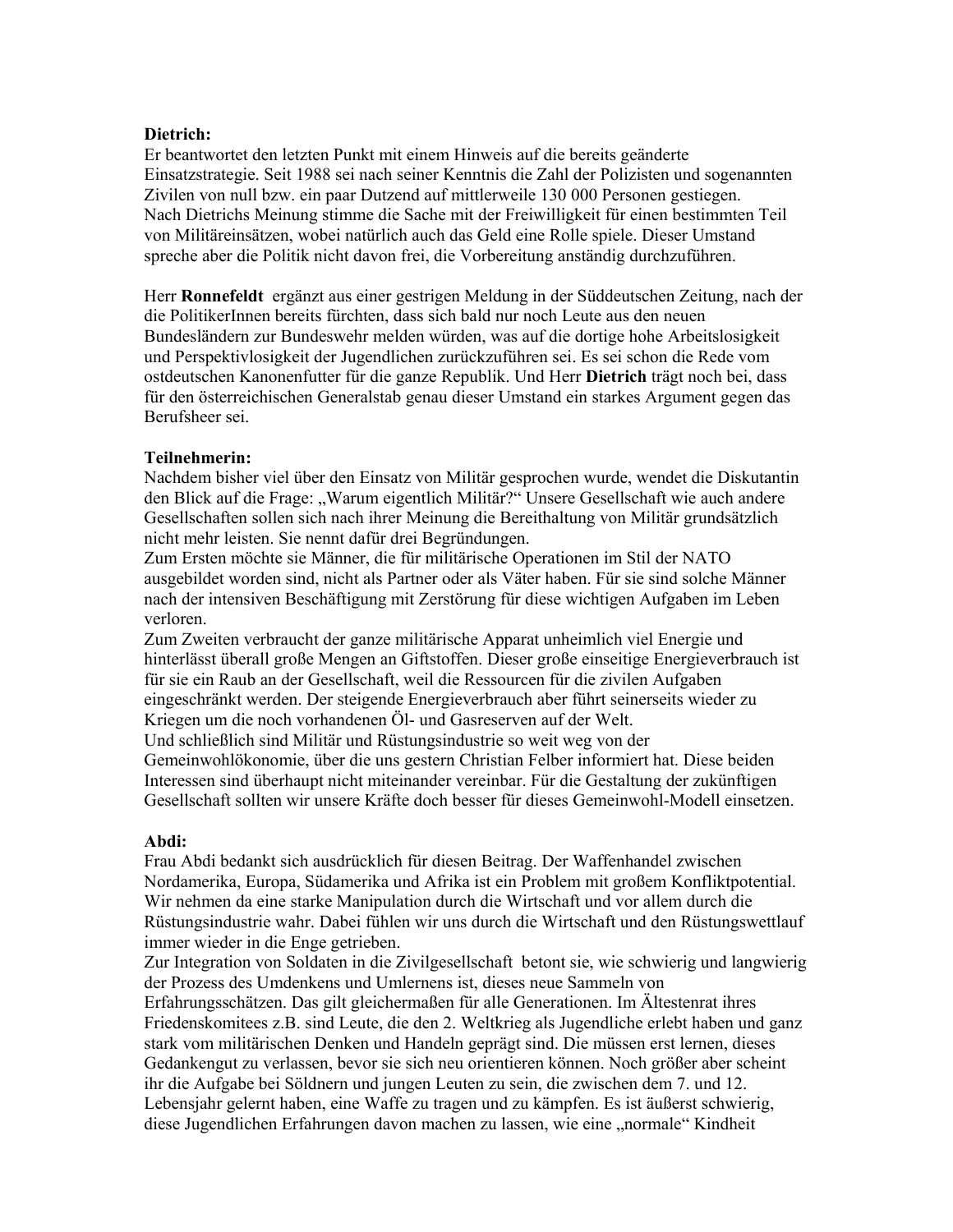aussieht und wie sie selbst in ein normales Leben finden können. Sie müssen ja ganz neu lernen, andere Wege zur Konfliktlösung zu sehen und sie aufzugreifen.

### Dietrich:

Als ein Teilnehmer seine Empörung über die Verlogenheit der deutschen Politik zum Ausdruck bringt, sieht sich Herr Dietrich veranlasst, einen wirtschaftlichen Aspekt zu beleuchten, der nach seiner Einschätzung zum Ausbruch des Jugoslawienkrieges beigetragen hat. Er führt aus, wie sich nach dem Tod Titos die innenpolitische Szene in Jugoslawien in den 80er Jahren verändert und in eine explosive Gemengelage gewandelt hat. In diese Zeit fällt die Aufnahme von Griechenland und wenig später Spanien und Portugal in die EU bzw. damalige EG. Diese drei Länder erhielten damit auch die EG-Handelsprivilegien. Dies hatte aber handelspolitische Folgen, weil in diesen Ländern die selben Südfrüchte produziert wurden wie in Jugoslawien. Zu dieser handelspolitischen Benachteiligung kam noch eine Kontingentierung der Waren aus Jugoslawien in die EG, die so niedrig war, dass die Kontingente üblicherweise bereits im März ausgeschöpft waren. Das heißt, dass die Handelsvorzüge, die diese Kontingentierung Jugoslawien eigentlich bringen sollte, dazu führte, dass der Export in die EG für den Rest des Jahres unter den üblichen Marktkonditionen stattfand, was Jugoslawien auf dem europäischen Markt natürlich wettbewerbsunfähig machte.

Dieser wirtschaftliche Druck auf Jugoslawien wurde jahrelang diskutiert, auch im europäischen Parlament, aber es wurde nichts geändert. Da die Wirtschaftskraft innerhalb Jugoslawiens sehr ungleich verteilt war, verstärkte dieser wirtschaftliche Druck die nationalistischen Kräfte in den verschiedenen Ethnien und die Reaktivierung der kulturellen Feindbilder innerhalb des Landes. Die europäische Außenpolitik – der Name Genscher ist schon gefallen, als Österreicher ergänzt er Mock - trug nichts zu einer Aussöhnung in Jugoslawien bei, sondern goss mit der Anerkennung Kroatiens als selbständigem Staat nur noch Öl in das Feuer.

Herr Ronnefeldt ergänzt diese Ausführung mit einer Ehrenrettung für Österreich, das im Jugoslawienkrieg die Überflugrechte für die NATO verweigert hat.

Gefragt nach der österreichischen Ausbildung für UN-Friedenseinsätze skizziert Herr Dietrich eine besondere Einrichtung, die – wie er betont – nicht für das Militär, sondern mit dem Militär arbeitet. Es handelt sich um einen internationalen Masterlehrgang an der Universität Innsbruck, bei dem er selbst unterrichtet. Die Studierenden besuchen dabei, zusammen mit ihren zivilen Ausbildern an diesem Lehrstuhl, für eine Woche einen praktischen Erfahrungskurs beim Militär, üblicherweise bei der 6. Jägerbrigade, die bevorzugt bei österreichischen Auslandsmissionen eingesetzt wird. Dort lernen sie zunächst theoretisch das angemessene Verhalten im Einsatzgebiet und üben dies anschließend im Rollenspiel. Als interessante Beobachtung teilt Herr Dietrich mit, wie sich durch diese Übungen das Bataillon verändert hat. Das heißt dass Soldaten, die nun Zivilisten - in der überwiegenden Mehrheit Frauen - ausbilden, ihr Verständnis von dem, was zivile Friedensarbeiter machen, völlig verändern. Dass sie mit Zivilen auf Augenhöhe umgehen müssen, ist für sie eine bereichernde Erfahrung.

Frau Abdi wird nach ihrer Sicht der Piraterie vor den afrikanischen Küsten gefragt. Sie versteht die Sorgen der Handelsschifffahrt angesichts dieses Problems, aber nach ihrer Meinung reicht es nicht aus, die Piraten zu fassen und vor Gericht zu stellen. Vielmehr müsse man den Ring internationaler Krimineller bekämpfen, der die Piraterie organisiert. Da wäre einerseits dessen Logistik auszukundschaften und andererseits der weitere Fluss der Beutegelder zu verfolgen.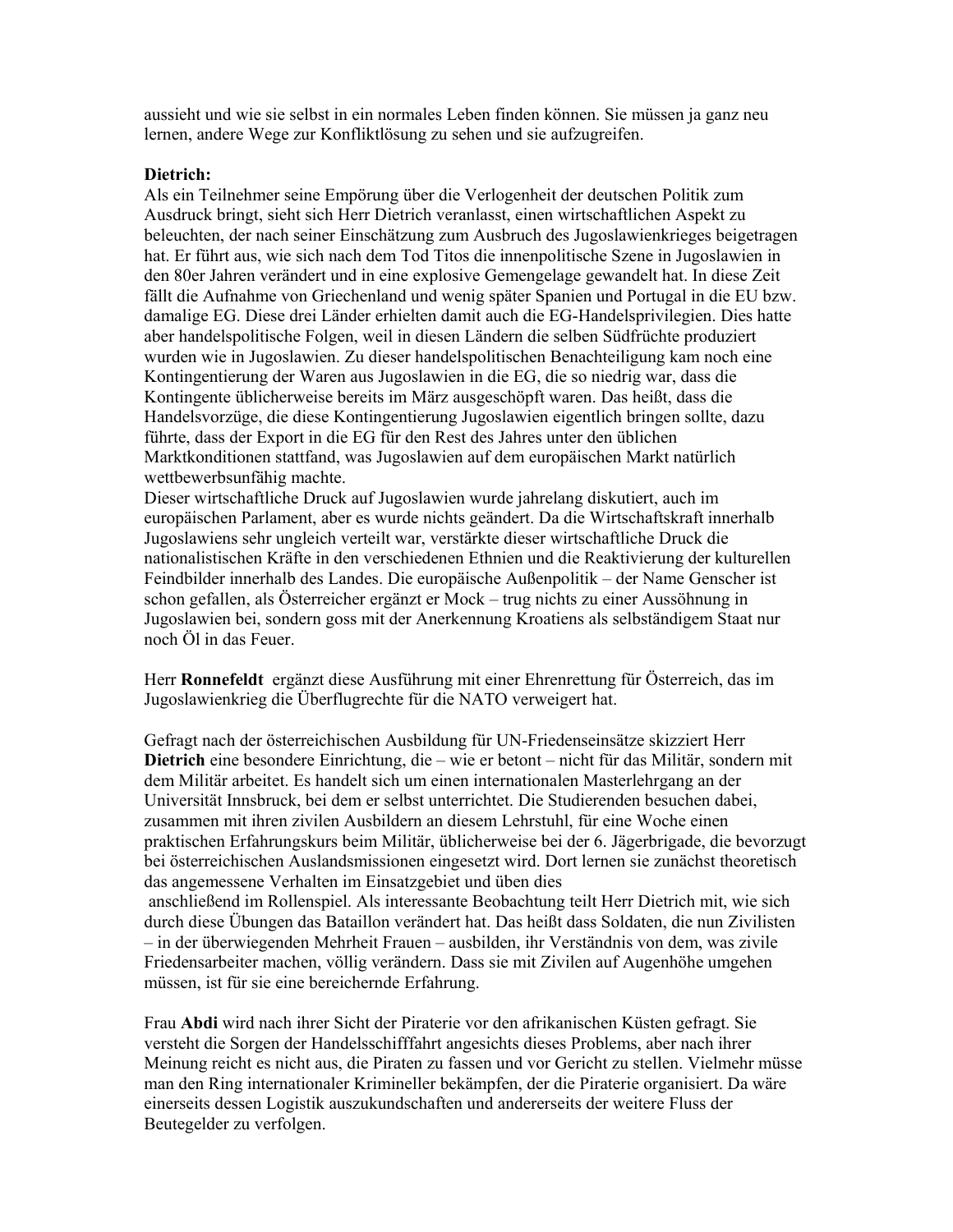Frau Abdi spricht weiter über einige Auswirkungen der Piraterie in Kenia. Zum Beispiel beobachten die Banken genau, wo auffällige Geldströme hinfließen, und melden dies dann auch an die Behörden. Außerdem tut sich auf der sozialen Ebene einiges. Wenn junge Männer mit ungewöhnlich hohen Geldsummen in einer Ortschaft auftauchen und glauben, hier den großen Maxe spielen zu können, dann stoßen sie immer öfter auf harsche Zurückweisung, weil niemand mit diesem dreckigen Geld etwas zu tun haben möchte. Diese soziale Abwehr ist wirkungsvoll und hält sicher manchen Jugendlichen von einer Beteiligung an der Piraterie ab, die ihm möglicherweise viel Geld einbringt, ihn aber nicht glücklich macht.

Zu den Anfängen dieser Piraterie im Indischen Ozean erläutert Frau Abdi, dass sich zunächst die einheimischen Fischer gegen die großen japanischen Fangschiffe wehren wollten, die zu einer Überfischung des Indischen Ozeans und damit auch zu eigenen Fangausfällen geführt haben. Außerdem haben die rigorosen Abwehrtaktiken der japanischen Schiffe gegen die einheimischen Kleinboote sehr viel Wut in der Bevölkerung erzeugt. Hinzu kam, dass die Bevölkerung sich wehrte gegen die Verklappung von Giftmüll vor ihrer Küste. Es ist ja inzwischen bekannt, dass den Betreibern großer Schiffe gegen einen Obulus das Deponieren von Giftmüll auf offener See erlaubt wurde. Da die eigene Regierung nichts gegen das Anschwemmen dieser Stoffe an den Küsten und gegen die Überfischung unternahm, taten sich die Leute einfach zusammen unter der Devise: Wir müssen uns gegen diese von großen ausländischen Schiffen verursachten Übel wehren und unser Meer, unsere Lebensgrundlage verteidigen. Wie ging es aber mit dieser Abwehr weiter? Die verzweifelten Fischer schickten Abordnungen mit ihren Beschwerden zu den Gemeindevertretern. Diese wiederum entschieden, dass die Abordnungen ihre Anliegen selber den Schiffskapitänen vortragen sollten. Die Kapitäne dachten aber gar nicht an eine Änderung ihrer Praktiken und bestochen die "Abgeordneten" mit hohen Geldsummen. Daraus entwickelten sich dann die großen kriminellen Piratenorganisationen, die an der Linderung der Not der Bevölkerung keinerlei Interesse haben.

#### Dietrich:

Auf eine Frage, warum er in seinem Statement den Begriff "Entwicklungszusammenarbeit" ausdrücklich in Anführungszeichen gesetzt habe, befindet Herr Dietrich diesen heute vielfach gebrauchten Begriff unzutreffend, weil er nach seiner Meinung verschleiert, dass es nach wie vor zumeist um "Entwicklungshilfe" mit der unausgesprochenen Vorstellung von Helfern und Objekten geht. Er sieht hinter dieser Idee der Entwicklung ein lineares Zeitverständnis, d.h. ich nehme die Anderen so wahr, dass sie noch nicht sind, was sie sein werden. Diese Sicht hält er für eine Respektlosigkeit. Er denkt, dass jeder Mensch hier und jetzt zu respektieren ist als der, der er oder sie ist, und nicht als der, der er sein sollte oder sein wird. Im sozialen Sinn glaube er nicht an eine Entwicklung, sondern an menschliche Verbindungen und Beziehungen.

Auf eine weitere Frage nach dem Gut und Böse bzw. nach Feindbildklischees verweist er auf den alten deutschen Idealismus. Dieser frage: Wie sollten wir denn sein, wenn wir nur gut wären? Das Gut-sein, das man ja meistens für sich selber postuliert, brauche als Gegenbild das Böse oder das Anders-sein des oder der Anderen. Das habe zur Folge Ausschließungen und Be- bzw. Verurteilungen. Nach Dietrichs Meinung hat der Idealismus das Potential, gewaltträchtig zu sein –strukturell und kulturell, indem er das Gute postuliert und das Andere ausschließt. Man müsse sich fragen: Was geschieht mit dem Ausgeschlossenen? Er hält das für ein Denkstrukturproblem.

Zur Frage nach der Freiheit und der selbständigen Entscheidung zitiert Herr Dietrich eine Äußerung von Jean Paul Sartre: "Wir sind zur Freiheit verdammt." Dazu meint er: Wir sind von Natur aus frei und müssen in jedem Augenblick unseres Lebens irgendwelche Entscheidungen treffen. Dabei geht es meist darum, ob ich das Bekannte wahre oder das